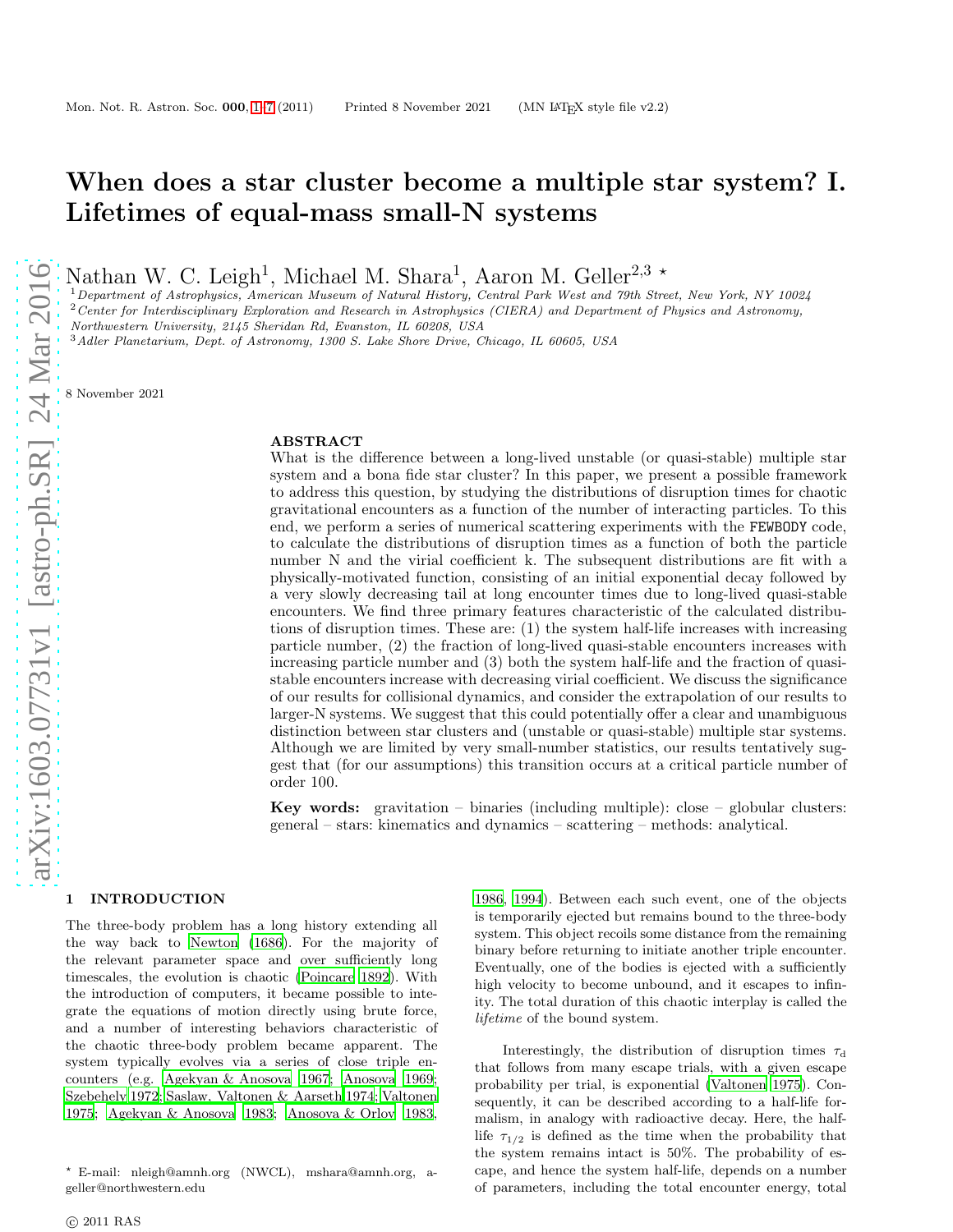angular momentum as well as the mass of the escaper (e.g. [Valtonen & Karttunen 2006](#page-6-11)). The system half-life tends to increase with increasing angular momentum and also with an increasing virial coefficient, defined as the ratio of the total kinetic energy T to the total gravitational potential energy U, or  $k = T/|U|$  (e.g. [Anosova & Orlov 1986](#page-6-9), [1994](#page-6-10)). Systems with a large range of masses tend to break up faster, since at least one of the interacting bodies has a low fraction of the total system mass and hence a high probability of escape [\(Szebehely 1972](#page-6-4); [Anosova & Orlov 1994\)](#page-6-10).

Despite this early progress, many aspects of the lifetime statistics of interacting three-body systems remain poorly understood. For example, on asymptotically long timescales, exponential decay is in direct conflict with the theoretical prediction that the mean lifetime of an isolated threebody system is infinite [\(Agekyan & Anosova 1983\)](#page-6-7). More recently, [Mikkola & Tanikawa \(2007](#page-6-12)) revisited the distribution of disruption times for equal-mass three-body systems with randomized initial conditions. As shown by [Shevchenko](#page-6-13) [\(2010](#page-6-13)) and [Orlov, Rubinov & Shevchenko \(2010\)](#page-6-14), the tails of the lifetime distributions are algebraic instead of exponential, and the differential distributions are better fit with a power-law index ∼ -3/2 (the exact value depends on the virial coefficient k).

This suggests that the tail of the disruption time distribution should be considered separately from the initial exponential part, since it corresponds to a different dynamical state. The physical mechanism responsible for this algebraic behavior is still under debate, but [Orlov, Rubinov & Shevchenko \(2010](#page-6-14)) speculate that the dynamical behavior at very long integration times is dominated by Lévy flights. These correspond to the sticking of a trajectory in phase space to a chaos border. This results in long durations of near regular behavior, with the orbital period undergoing only small fluctuations. These are interrupted when the trajectory leaves the border vicinity due to a chaotic dynamical event, and the system re-enters a chaotic state. Here, the orbital period tends to change significantly with each close encounter. Ultimately, the tail of the lifetime distribution is thought to be due to Hamiltonian intermittency, with the system switching back and forth between chaotic and close-to-regular, called "quasi-stable", behavior [\(Shevchenko 2010](#page-6-13)).

There exists an abundance of work throughout the literature on chaos in the three-body problem. And yet, very few studies have gone beyond the  $N = 3$  limit to consider additional particles (e.g. [Fregeau et al. 2004;](#page-6-15) [Leigh & Geller](#page-6-16) [2012](#page-6-16), [2013,](#page-6-17) [2015](#page-6-18); [Antognini & Thompson 2015](#page-6-19)). In star clusters, two-body relaxation generally dominates the longterm evaporation of the system. The collective effects of many long-range gravitational encounters drive diffusion in energy-space, pushing stars into the tail of the Maxwellian velocity distribution and above the escape velocity. After enough time has passed, the cluster reaches the final stages of dissolution, at which point the number of particles becomes sufficiently small that this statistical description of relaxation completely breaks down, and the dominant mode of evolution is entirely through close few-body encounters. If every star in the Universe was born in a star cluster, it follows that every star (and, by extension, every multiple star system) must have passed through such a phase of cluster dissolution (unless, of course, the star in question is still in a cluster at the present epoch).

In recent years, a new paradigm for star cluster evolution has emerged in which low-mass open clusters are, in many ways, more dynamically active than their higher mass globular cluster counter-parts, per unit cluster mass (e.g. [Leigh & Sills 2011](#page-6-20); [Leigh & Geller 2012](#page-6-16), [2013](#page-6-17); [Leigh et al.](#page-6-21) [2013](#page-6-21); [Geller, Hurley & Mathieu 2013;](#page-6-22) [Geller & Leigh 2015](#page-6-23)). This can be understood by drawing an analogy to the temperature dependence of the composition of a gas, at the atomic and/or molecular level. More massive clusters (such as globular clusters) have large velocity dispersions and are hence dynamically hot. This leads to the dissociation or disruption of most multiple star systems during direct dynamical encounters, in analogy with the dissociation or destruction of molecules (and/or atomic ionization) in a hot gas. Low-mass clusters (such as open clusters), on the other hand, are dynamically cold. Here, stars and multiples are able to more effectively "stick together" during encounters, much like atoms forming molecules in a cold gas. The longerlived dynamical interactions produce a more complicated dynamical environment, and contribute to a higher probability for the formation of "mini-clusters"; tightly bound configurations of a few stars all interacting gravitationally [\(Geller & Leigh 2015\)](#page-6-23). This increases the probability (per unit cluster mass) for the formation of exotic stellar populations formed from collisions and binary evolution within close multiples. Perhaps more importantly, the larger-N "mini-clusters" that preferentially and ubiquitously buildup within low-mass open clusters must ultimately dissolve or disrupt to form (both stable and unstable) daughter multiple star systems.

Indeed, recent observational studies have confirmed the existence of triples in low-mass open clusters in nonnegligible numbers [\(Leigh & Geller 2013](#page-6-17)), and that these triples could be undergoing dynamical encounters as often as single and binary stars [\(Leigh & Sills 2011\)](#page-6-20). This is due to their larger geometrical cross-sections, which renders triples as dynamically active as either single or binary stars in spite of their low number fractions [\(Leigh & Geller 2013](#page-6-17)). Therefore, it seems natural to extend previous statistical studies of the three- and four-body problems in chaotic Newtonian dynamics to larger particle numbers, which has never before been done.

The transition between the regimes where statistical representations of collisional dynamics (e.g., relaxation arguments) are appropriate and where close few-body encounters dominate is not well understood. At large N, the relaxation time  $\tau_r$  (i.e. the time required for the accumulation of small energy changes due to distant encounters to become comparable to the mean energy per star) tends to be much longer than the dynamical or crossing time  $\tau_{cr}$  of the system. But, at small N, these two time-scales are roughly equal (e.g. [Smith 1981](#page-6-24)). And yet, the general relation  $\tau_{\rm r}/\tau_{\rm cr} \propto N/\log N$ , originally derived in the limit of infinite N, remains valid all the way down to  $N = 16$  [\(McMillan, Hut & Casertano](#page-6-25) [1987](#page-6-25)). Where exactly does the cross-over between these two modes (i.e. relaxation-dominated and strong encounterdominated) of disruption occur? At what critical particle number N? In this paper, we begin down the long road toward addressing these questions. Specifically, we go beyond the three-body problem, to consider the decay of interactions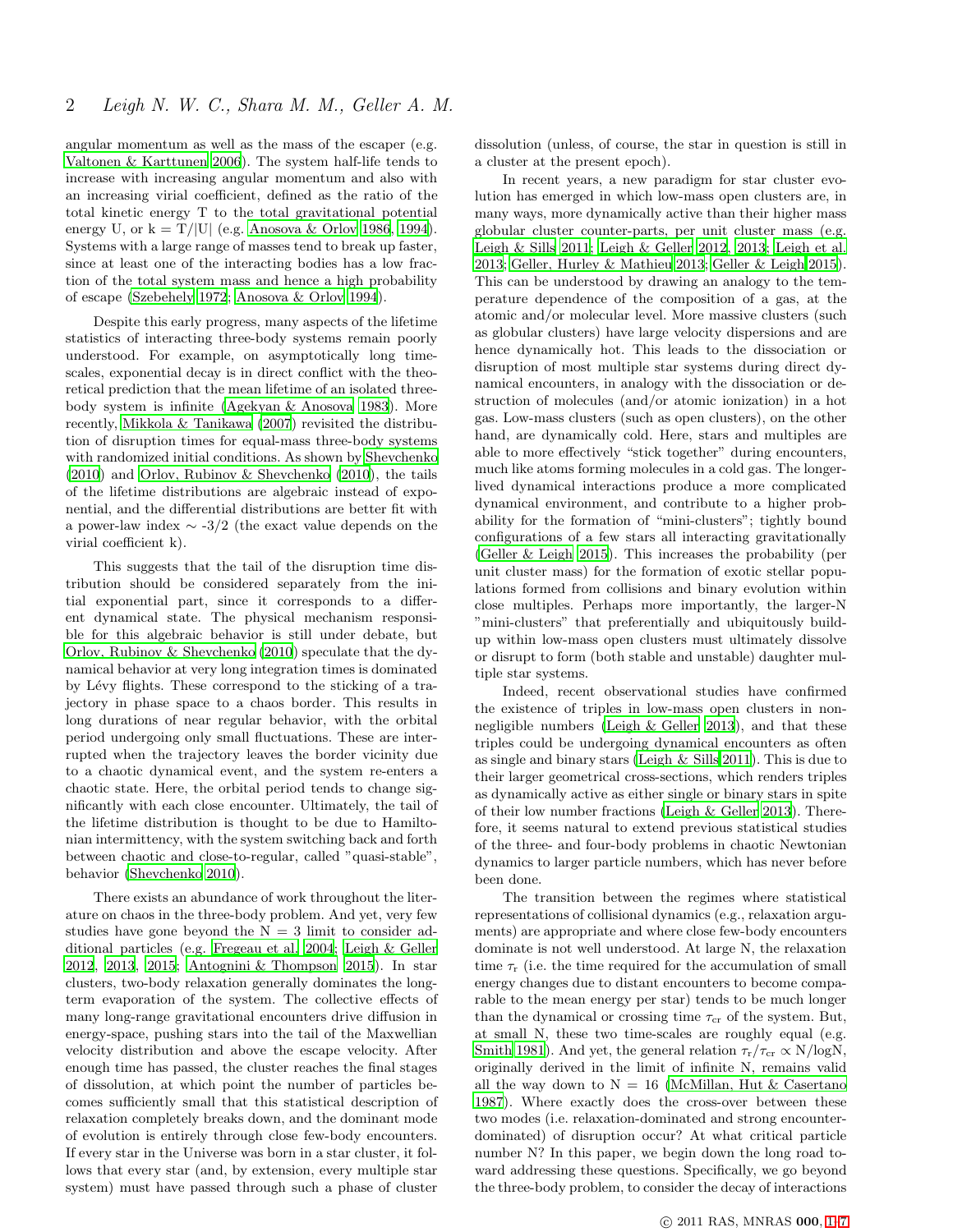involving up to six particles. We study the distribution of disruption times as a function of the number of interacting particles, for different values of the virial coefficient. We focus first on encounters involving particles with identical masses, but will go on to consider different mass functions in a forthcoming paper.

The key idea behind this paper is that we are, in effect, studying the final stages of the cluster dissolution process, but in reverse (i.e. beginning at the lowest particle numbers and working up to higher N). This approach renders possible a statistical study of the dissolution process using computational or simulation-based methods, since the computer integration times for the simulations scale as  $N^2$ . Thus, thousands or even millions of simulations can be performed for a given particle number N and a given set of initial conditions. This is a critical step toward understanding the origins of the relative numbers of single, binary, triple, etc. stars in the field of our Galaxy, in addition to their orbital parameter distributions, since most (and possibly all) such objects must have at some point passed through a phase of cluster dissolution. In Section [2,](#page-2-0) we describe the numerical scattering experiments used in this study, which are performed using the FEWBODY code [\(Fregeau et al. 2004](#page-6-15); [Leigh & Geller](#page-6-16) [2012](#page-6-16)). Our results are presented in Section [3,](#page-3-0) along with a discussion of their implications in Section [4.](#page-5-0) We summarize our key findings in Section [5.](#page-6-26)

#### <span id="page-2-0"></span>2 METHOD

In this section, we present the numerical scattering experiments used to generate and study the distributions of disruption times, as well as the statistical method used to obtain fits to the subsequent distributions. This is the first paper in a series that aims to go beyond the chaotic three- and fourbody problems to consider larger particle numbers. We use a scattering-based approach in this paper to generate the initial conditions, in agreement with most previous studies in the literature that considered the lifetime statistics of smallnumber systems. That is, the initial conditions are highly hierarchical, with large ratios between the orbital separations of the particles. However, in future studies, we intend to also consider an initially randomized non-hiererarchical state, in which every particle begins with roughly the same energy per unit mass (e.g. [Mikkola & Tanikawa 2007](#page-6-12)).

#### 2.1 Numerical scattering experiments

We calculate the outcomes of a series of single-binary  $(1+2;$  $N = 3$ ), binary-binary (2+2;  $N = 4$ ), single-triple (1+3; N  $= 4$ ), binary-triple (2+3; N = 5), and triple-triple (3+3;  $N = 6$ ) encounters using the FEWBODY numerical scattering  $\text{code}^1$  $\text{code}^1$ . The code integrates the usual N-body equations in configuration- (i.e., position-) space in order to advance the system forward in time, using the eighth-order Runge-Kutta Prince-Dormand integration method with ninth-order error estimate and adaptive time-step. For more details about the FEWBODY code, we refer the reader to Fregeau et al.  $(2004)$ . In [Leigh & Geller \(2012](#page-6-16)), we adapted the FEWBODY code to handle encounters involving not only single and binary stars, but also triples.<sup>[2](#page-2-2)</sup>

We use the same criteria as [Fregeau et al. \(2004](#page-6-15)) to decide when a given encounter is complete. To first order, this is defined as the point at which the separately bound hierarchies that make up the system are no longer interacting with each other or evolving internally. More specifically, the integration is terminated when the top-level hierarchies have positive relative velocity and the corresponding top-level Nbody system has positive total energy. Each hierarchy must also be dynamically stable and experience a tidal perturbation from other nodes within the same hierarchy that is less than the critical value adopted by FEWBODY, called the tidal tolerance parameter. There is an initial drop-in time that remains constant for a given total encounter energy and angular momentum, which is ultimately set by the tidal tolerance parameter. For our simulations, this initial time ranges from a few to a few hundred crossing times (see Equation [1\)](#page-3-1). Every encounter is terminated precisely one time-step after the criteria described above for stopping the integration are satisfied. This last time-step is required to ensure that the final hierarchies are indeed dynamically stable.

We adopt the default tidal tolerance parameter in **FEWBODY** (i.e.  $\delta = 10^{-5}$ ) for all simulations in this paper. This is chosen to ensure consistency between simulations involving different particle numbers, and reasonable computer integration times. We note that this could lead to a slight overestimate of the total encounter lifetimes (see [Geller & Leigh](#page-6-23) [\(2015](#page-6-23)) for more details). Importantly, however, there is no reason to expect any systematic dependence of this effect on particle number (e.g. [Portegies Zwart & Boekholt 2014](#page-6-27); [Geller & Leigh 2015](#page-6-23)).

We consider three different values for the virial coefficient, namely  $k = 0, 0.5$  and 0.9. These correspond to initial relative velocities at infinity of 0, 0.5 and 0.9, respectively, in units of the critical velocity  $v_{\text{crit}}$ , defined as the relative velocity at infinity corresponding to a total encounter energy of zero. For each combination of the virial coefficient k and the number of interacting particles  $N$ , we perform  $10^4$  numerical scattering experiments, keeping the orbital semi-major axes and eccentricities constant but varying at random all angles relative to the encounter (the exact number depends on N).

All orbits are circular, and have semi-major axes of either  $a_0 = 1$  AU or  $a_1 = 10$  AU. For example, for a 2+3 encounter, we adopt  $a_0 = 1$  AU for the semi-major axes of both the inner orbit of the triple and the interloping binary, and  $a_1 = 10$  AU for the outer orbit of the triple. For a  $1+3$ encounter, we adopt  $a_0 = 1$  AU and  $a_1 = 10$  AU for the inner and outer orbits of the triple, respectively, while for a 2+2 encounter we adopt  $a_0 = 1$  AU and  $a_1 = 10$  AU for the two binaries. These initial semi-major axes are summarized in Table [1.](#page-3-2) A semi-colon separates different objects, and a comma separates the orbits within triples. Parentheses enclose the semi-major axes of triples, with the smaller of the two separations always corresponding to the inner bi-

<span id="page-2-1"></span><sup>&</sup>lt;sup>1</sup> For the source code, see<http://fewbody.sourceforge.net>

<span id="page-2-2"></span><sup>&</sup>lt;sup>2</sup> Specifically we created additional subroutines to simulate  $1+3$ and 3+3 encounters; codes to simulate encounters between binaries and singles only, as well as a 2+3 encounter code, were previously available in the FEWBODY package.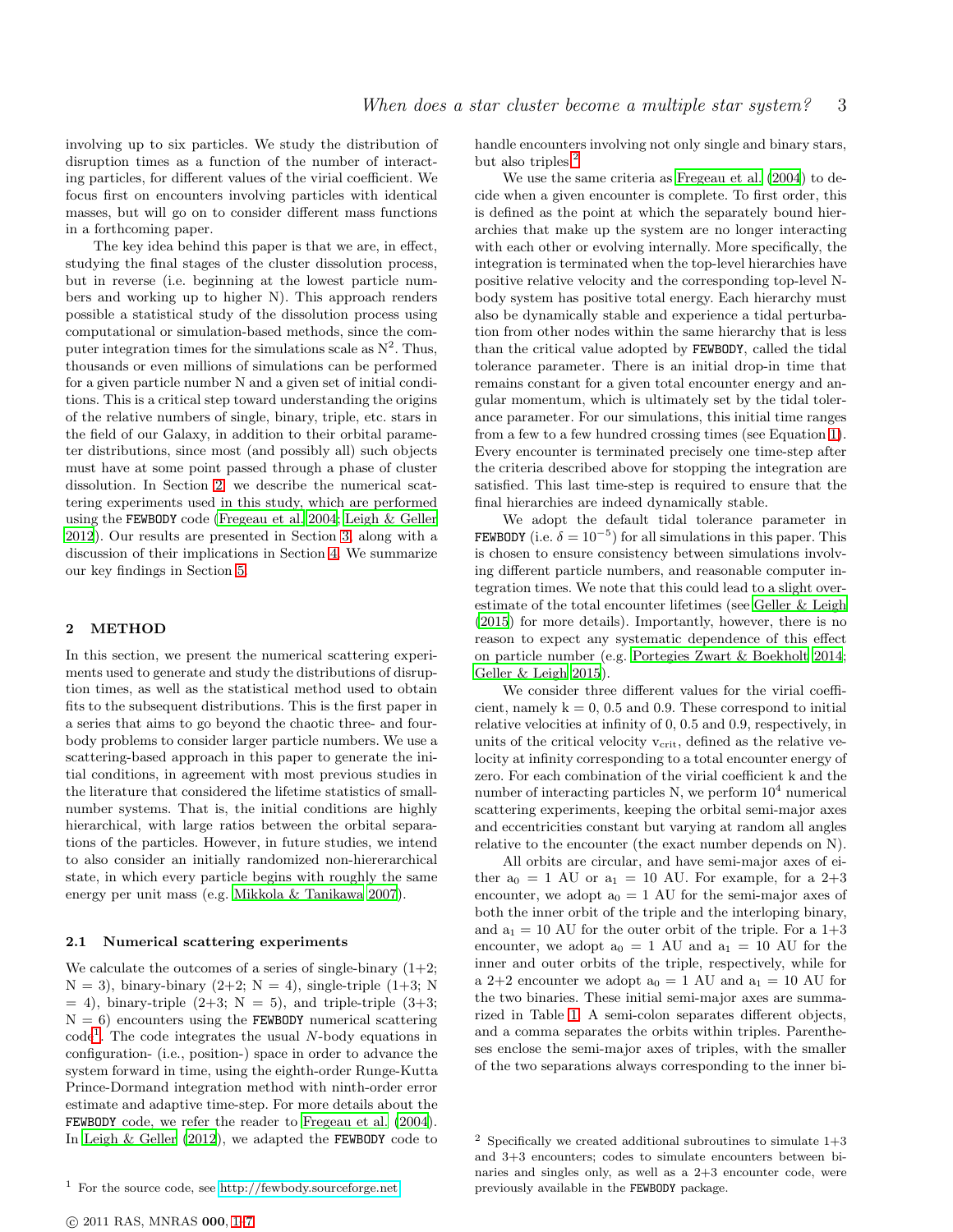<span id="page-3-2"></span>Table 1. Initial semi-major axes of all binaries and triples

| Encounter Type                                  | Semi-major axes<br>(in AU)                              |
|-------------------------------------------------|---------------------------------------------------------|
| $1+2$<br>$2 + 2$<br>$1 + 3$<br>$2 + 3$<br>$3+3$ | ı<br>1:10<br>(1, 10)<br>10; (1, 10)<br>(1, 10); (1, 10) |

nary. Finally, we fix the impact parameter at  $b = 0$  for all simulations.

#### <span id="page-3-4"></span>2.2 Fitting the distributions of disruption times

First, we define the dimensionless time-scale  $\tau = \tau_{d}/\tau_{cr}$ . Here,  $\tau$  is the disruption time  $\tau_d$  in units of the crossing time  $\tau_{cr}$ , or [\(Valtonen & Karttunen 2006](#page-6-11)):

<span id="page-3-1"></span>
$$
\tau_{\rm cr} = \frac{GM^{5/2}}{(2E_0)^{3/2}},\tag{1}
$$

where  $M$  and  $E_0$  are the total system mass and energy, respectively.

To perform the fitting to our disruption time distributions, we adopt a three-parameter function of the form:

<span id="page-3-3"></span>
$$
f(\tau) = \alpha e^{(\tau - \tau_{0,b})/\tau_{1/2,a}} + \coth((\tau - \tau_{0,b})/\tau_{1/2,b}) + \beta, (2)
$$

where  $\alpha$ ,  $\beta$ ,  $\tau_{0,a}$ ,  $\tau_{0,b}$ ,  $\tau_{1/2,a}$  and  $\tau_{1/2,b}$  are all free param-eters. In Equation [2,](#page-3-3)  $f(\tau)$  is the differential distribution of disruption times (i.e. the cumulative fraction). That is, the fraction of lifetimes in the interval  $(\tau_d, \tau_d + \Delta \tau_d)$ . For all values of the virial coefficient and particle number, we adopt  $\Delta \tau_{\rm d} = 20 \tau_{\rm cr}$ , but note that our results are not sensitive to this choice. This sets the bin size for the histograms (i.e. the distribution of disruption times, fit by Equation [2\)](#page-3-3) shown in Figures [1,](#page-4-0) [2](#page-4-1) and [3.](#page-4-2) The disruption times obtained directly from our numerical scattering experiments are normalized by dividing by the total number of simulations performed, ensuring that  $0 \leq f(\tau) \leq 1$ . We fit Equation [2](#page-3-3) to the simulated data for every distribution of disruption times, using a Bayesian Markov Chain Monte Carlo (MCMC) approach (using the Python emcee package [\(Foreman-Mackey et al.](#page-6-28) [2013](#page-6-28))). We assume flat priors and Gaussian errors in constructing the likelihood function. The MCMC method returns a distribution of each parameter, generally, peaked at the best-fitting value. We take the median as the "best-fit" value, and estimate the  $1\sigma$  uncertainties on each parameter (e.g., see results in Table [2\)](#page-5-1).

Equation [2](#page-3-3) is chosen to account for both aspects of the Hamiltonian intermittency characteristic of the chaotic three-body problem which, as we will show, seems to also apply to larger-N interactions. Equation [2](#page-3-3) can be thought of as consisting of three parts: the first term (i.e. the exponential term; see Section [3](#page-3-0) for more details) accounts for the exponential decay due to chaotic events stimulating large changes in the orbital period, whereas the third term (i.e. the constant  $\beta$ ) accounts for the hugging of chaos borders characteristic of Lévy flights. The second term (i.e. the hyperbolic cotangent function), serves as a bridge between these two limiting functions. Without the hyperbolic cotangent function, Equation [2](#page-3-3) transitions too sharply to the long-lived tail and does not provide a good fit to the data. These contributions to  $f(\tau)$  seem to be quantified by the half-life coefficients  $\tau_{1/2,a}$  and  $\tau_{1/2,b}$  and the constant  $\beta$ , respectively. The constants  $\tau_{0,a}$  and  $\tau_{0,b}$  serve to correct for the arbitrary initial delay in the simulations during which time the two interacting objects drift in from "infinity". In our simulations, this initial delay time ranges from a few to a few hundred crossing times.

The main reason behind our choice for the fitting function in Equation [2](#page-3-3) can be understood as follows. We begin by trying to fit to the data a functional form for  $f(\tau)$  that consists of an initial exponential drop plus a power-law tail at long encounter durations. This is motivated by recent work on the lifetime statistics of chaotic three-body interactions (e.g. [Shevchenko 2010](#page-6-13); [Orlov, Rubinov & Shevchenko](#page-6-14) [2010](#page-6-14)). This can work reasonably well for the three-body case, as has been found in previous studies, but becomes a worse description of the data at larger N. The reason for this is that the transition from the initial exponential drop to the power-law tail in the chaotic three-body problem is very sharp forming a near 90<sup>°</sup> angle where these two functions intersect. At larger N, however, this sharp transition is increasingly smoothed out, and some other term is needed in to obtain the required agreement between our choice of fitting function and the data. We tried many possible functions for  $f(\tau)$ , and eventually settled on Equation [2,](#page-3-3) which is a compromise between the quality of the agreement between our model and the data and minimizing the number of free parameters in our fitting function.

## <span id="page-3-0"></span>3 RESULTS

In this section, we present the calculated distributions of disruption times, as well the best-fitting parameter values.

In Figures [1,](#page-4-0) [2](#page-4-1) and [3,](#page-4-2) we present the disruption time distributions for virial coefficients of, respectively,  $k = 0, 0.5$ and 0.9. As described in the figure captions, the black, red, blue and green lines correspond to the cases, respectively, 1+2 (N = 3), 2+2 (N = 4), 2+3 (N = 5) and 3+3 (N = 6). The dashed lines show the simulated data, whereas the solid lines show our best fits to these data.

The best-fit parameter values to Equation [2](#page-3-3) and their uncertainties are summarized in Table [2.](#page-5-1) Note that for the  $N = 3$  case and the virial ratios  $k = 0.5$  and  $k = 0.9$ , we are unable to apply the MCMC method, since all simulations disrupt within a few crossing times and hence there are too few data points for these simulations to adequately constrain the parameters in Equation [2.](#page-3-3) For the  $k = 0.9$ case, which has only a few data points in total, the fit parameters provided in Table [2](#page-5-1) are obtained manually (i.e. by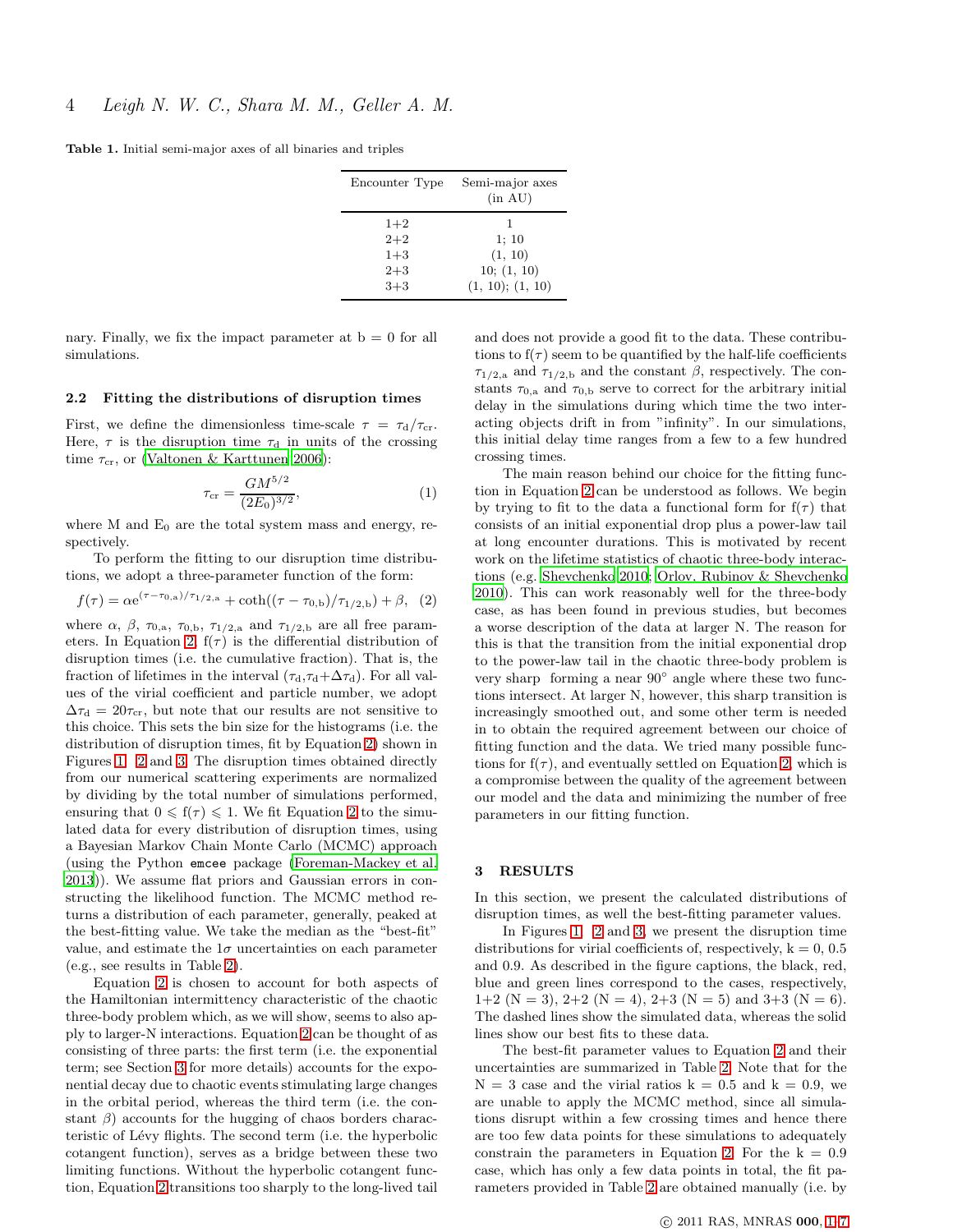

<span id="page-4-0"></span>Figure 1. The dashed histograms show the simulated disruption time distributions in units of the crossing time, for a virial coefficient  $k = 0$ . The black, red, blue and green correspond to, respectively, the  $1+2$  (N = 3),  $2+2$  (N = 4),  $2+3$  (N = 5) and  $3+3$  $(N = 6)$  cases. In the bottom panel, the (thin) solid lines show the best-fitting parameter values from Equation [2](#page-3-3) and given in Table [2.](#page-5-1) In the top panel, we also show the disruption time disruptions over the full range in  $f(\tau)$  (i.e.  $0 \leq f(\tau) \leq 1$ ). In the inset to the top panel, we show a zoom-in of the transition region where the hyperbolic cotangent term in Equation [2](#page-3-3) dominates  $f(\tau)$ , with the exponential term dominating at smaller  $\tau$  and the hyperbolic cotangent term dominating at larger  $\tau$ .

eye). For the  $k = 0.5$  case, however, we fit to the data only the second two terms in Equation [2,](#page-3-3) and set  $\tau_{1/2,a} = \tau_{0,a}$ 0. The subsequent best-fitting values for  $\tau_{1/2,b}$ ,  $\tau_{0,b}$  and  $\beta$ are shown in Table [2.](#page-5-1)

For both of the first two terms in Equation [2,](#page-3-3) the system "half-life" (i.e.  $\tau_{1/2,a}$  and  $\tau_{1/2,b}$ ) increases with increasing particle number. At least for the first  $f(\tau) \geq 0.5$  of the disruption time distributions, the first term in Equation [2](#page-3-3) corresponding to the initial exponential drop dominates  $f(\tau)$ . Hence,  $\tau_{1/2,a}$  is arguably the more physical half-life than  $\tau_{1/2,b}$  in Equation [2.](#page-3-3) More specifically, the  $\tau_{1/2,b}$  derived for Equation [2](#page-3-3) is too large by several orders of magnitude, relative to the more physical half-life  $\tau_{1/2,a}$ .

Note that the black curve, corresponding to the  $1+2$ case, intersects with the red curve for the  $2+2$  case in Figure [2.](#page-4-1) This is due to the arbitrary initial delay in drop-in time, which is long for the  $1+2$  case for a virial ratio of  $k$  $= 0.5$ . This is compensated for by the constants  $\tau_{0,a}$  and  $\tau_{0,b}$  in Equation [2](#page-3-3) and shown in Table [2,](#page-5-1) as described in Section [2.2.](#page-3-4)

What characterizes the time evolution of the long-lived encounters? Based on a visual inspection of our simulations, we see evidence for both long-lived excursions of individual particles as well as the persistence of quasi-stable hierarchies. For example, during a chaotic  $N = 5$  encounter, one star is often quickly ejected immediately after the encounter



<span id="page-4-1"></span>Figure 2. The same as in the bottom panel of Figure [1,](#page-4-0) but for a virial coefficient  $k = 0.5$ .



<span id="page-4-2"></span>Figure 3. The same as in Figure [2,](#page-4-1) but for a virial coefficient k  $= 0.9.$ 

begins. After this, a hierarchical configuration remains consisting of two close binaries in orbit about each other. This persists as a quasi-stable hierarchy for several orbital periods before decaying back into a chaotic dance. In fact, to the naked eye, the probability that the system will find itself in a prolonged quasi-stable state immediately after an ejection event appears to be high, although this needs to be verified in future studies. For example, the initial distributions of energy and angular momenta between the stars, and the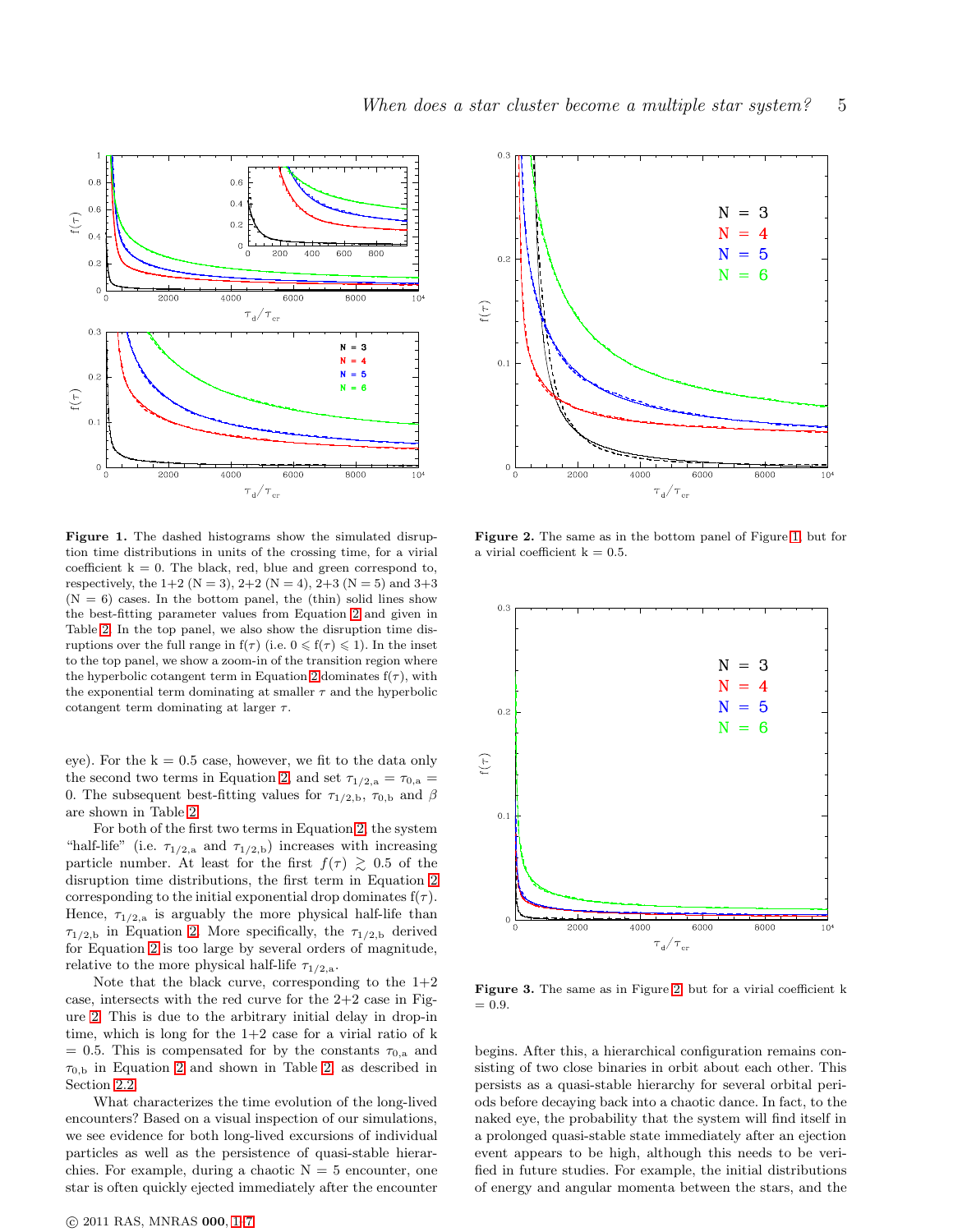<span id="page-5-1"></span>

| Particle Number                                                      |                                                                                                                 |                                                                                                                                            |                                                                                                                       | Virial Coefficient k                                                                                                             |                                                                                                                                    |                                                                                                                    |  |
|----------------------------------------------------------------------|-----------------------------------------------------------------------------------------------------------------|--------------------------------------------------------------------------------------------------------------------------------------------|-----------------------------------------------------------------------------------------------------------------------|----------------------------------------------------------------------------------------------------------------------------------|------------------------------------------------------------------------------------------------------------------------------------|--------------------------------------------------------------------------------------------------------------------|--|
|                                                                      | $k=0$                                                                                                           |                                                                                                                                            |                                                                                                                       |                                                                                                                                  |                                                                                                                                    |                                                                                                                    |  |
|                                                                      | $\tau_{1/2, a}$                                                                                                 | $\tau_{0,a}$                                                                                                                               | $\tau_{1/2,b}$<br>$(x 10^5)$                                                                                          | $\tau_{0,b}$                                                                                                                     | $\alpha$<br>$(x 10^{-4})$                                                                                                          | $\beta$<br>$(x 10^{-4})$                                                                                           |  |
| $1+2; N = 3$<br>$2+2$ ; N = 4<br>$2+3$ ; N= 5<br>$3+3$ ; N = 6       | $47.02^{+75.55}_{-10.54}$<br>$102.57^{+30.45}_{-10.76}$<br>$110.14_{-5.56}^{+3.48}$<br>$141.64\overline{+7.30}$ | $\begin{array}{l} 90.76_{-12.72}^{+104.36}\\ 288.15_{-413.37}^{+35.69}\\ 249.08_{-61.198}^{+31.12}\\ 219.55_{-44.39}^{+26.07} \end{array}$ | $1.666^{+0.281}_{-0.2863}$<br>$23.835_{-12.866}^{+1.698}$<br>$34.139^{+0.660}_{-1.307}$<br>$62.756^{+1.485}_{-1.107}$ | $-174.73^{+158.10}_{-176.27}$<br>$-843.95^{+853.22}_{-119.56}$<br>$-606.94^{+50.94}_{-29.03}$<br>$-1028.91^{+37.26}_{-39.67}$    | $479.75^{+259.49}_{-595.02}$<br>$1957.52^{+1433.72}_{-538.73}$<br>$3338.61^{+1671.95}_{-1175.46}$<br>$2492.70_{-390.02}^{+911.18}$ | $19.71_{-3.27}^{+3.92}$<br>$197.85^{+160.47}_{-21.34}$<br>$208.89^{+17.33}_{-8.13}$<br>$378.25^{+11.21}_{-15.74}$  |  |
|                                                                      | $k = 0.5$                                                                                                       |                                                                                                                                            |                                                                                                                       |                                                                                                                                  |                                                                                                                                    |                                                                                                                    |  |
|                                                                      | $\tau_{1/2,a}$                                                                                                  | $\tau_{0,a}$                                                                                                                               | $\tau_{1/2,\rm b}$<br>$(x 10^5)$                                                                                      | $\tau_{0,b}$                                                                                                                     | $\alpha$<br>$(x 10^{-4})$                                                                                                          | β<br>$(x 10^{-4})$                                                                                                 |  |
| $1+2; N = 3$<br>$2+2; N = 4$<br>$2+3$ ; N = 5<br>$3+3; N = 6$        | $64.51^{+0.99}_{-1.05}$<br>$67.53_{-1.73}^{+1.55}$<br>$99.33_{-3.01}^{+3.28}$                                   | $125.48^{+20.21}_{-18.41}$<br>$140.86_{-17.91}^{+23.97}$<br>$156.08_{-32.95}^{+44.29}$                                                     | $6.258^{+0.009}_{-0.009}$<br>$6.830^{+0.192}_{-0.178}$<br>$17.583_{-0.290}^{+0.298}$<br>$29.425_{-0.329}^{+0.331}$    | $-415.42^{+0.47}_{-0.43}$<br>$-412.02_{-28.13}^{+27.89}$<br>$-572.71_{-20.03}^{+20.123}_{-20.03}$<br>$-626.56_{-16.33}^{+16.13}$ | $1342.61^{+434.17}_{-331.07}$<br>$1027.57^{+278.30}_{-339.68}$<br>$1139.75_{-405.95}^{+465.46}$                                    | $\substack{+61.44_{-0.19}^{+0.16}\\279.21_{-2.98}^{+2.88}}$<br>$223.93_{-4.13}^{+3.92}$<br>312.26 <sup>+4.22</sup> |  |
|                                                                      | $k = 0.9$                                                                                                       |                                                                                                                                            |                                                                                                                       |                                                                                                                                  |                                                                                                                                    |                                                                                                                    |  |
|                                                                      | $\tau_{1/2,a}$                                                                                                  | $\tau_{0,a}$                                                                                                                               | $\tau_{1/2,\rm b}$<br>$(\times 10^5)$                                                                                 | $\tau_{0,b}$                                                                                                                     | $\alpha$<br>$(x 10^{-4})$                                                                                                          | $\beta$<br>$(x 10^{-4})$                                                                                           |  |
| $1+2$ ; $N = 3$<br>$2+2$ ; $N = 4$<br>$2+3$ ; N = 5<br>$3+3$ ; N = 6 | $67.70^{+6.60}_{-6.66}$<br>$51.57^{+40.43}_{-10.03}$<br>$55.74\substack{+10.52 \\ -7.02}$                       | $-14.61_{-42.76}^{+34.57}$<br>$-46.52^{+332.76}_{-26.75}$<br>$36.90\substack{+116.44 \\ -32.39}$                                           | $1.00^{+ \,--}$<br>$1.877^{+0.129}_{-0.103}$<br>$\substack{+1.231 \\ -0.133 \\ 2.887_{-0.138}^{+0.225}}$              | $10.0^{+ - -}$<br>$-877.74^{+92.35}_{-106.12}$<br>$-500.16_{-1090.54}^{+105.09}$<br>$-388.49^{+49.97}_{-78.96}$                  | $725.80^{+644.68}_{-296.88}$<br>$2094.98 + \frac{1309.32}{2064.35}$<br>$806.54_{-653.73}^{+617.68}$                                | $0.0^{+ - -}$<br>$18.54_{-1.39}^{+1.28}$<br>$35.97^{+1.87}_{-12.94}$<br>$75.38_{-3.03}^{+2.25}$                    |  |

**Table [2.](#page-3-3)** Best-Fit Parameters from Equation 2. The parameters  $\tau_{1/2,a}$ ,  $\tau_{1/2,b}$ ,  $\tau_{0,a}$  and  $\tau_{0,b}$  are given in units of the crossing time (see Equation [1\)](#page-3-1).

corresponding degree of hierarchy in the initial conditions, could be crucial to this issue.

The key features to note in Figures [1,](#page-4-0) [2](#page-4-1) and [3](#page-4-2) are: (1) an increase in the system half-lives  $\tau_{1/2,a}$  and  $\tau_{1/2,b}$  with increasing particle number, and (2) an increase in the fraction of long-lived quasi-stable encounters with increasing particle number. The latter feature can be quantified via an increase in the coefficient  $\beta$  (as well as, to a slightly lesser extent,  $\tau_{0,a}$  and  $\tau_{0,b}$ ) with increasing particle number, for a given virial ratio. With increasing virial ratio, we also see a clear decrease in the system half-life, as well as an overall decrease in the coefficient  $\beta$ , corresponding to a lower fraction of long-lived quasi-stable encounters.

#### <span id="page-5-0"></span>4 DISCUSSION

In this section, we consider the implications of our results for chaotic Newtonian dynamics. In particular, we wish to formally define the transition between unstable or quasi-stable multiple star systems and star clusters. Given our chosen functional form for  $f(\tau)$  in Equation [2,](#page-3-3) we posit that either of the following transitions at large particle numbers could be used to define the transition of interest: (1) the system half-lives  $\tau_{1/2,a}$  and  $\tau_{1/2,b}$  asymptote to positive infinity at some critical particle number N<sub>crit</sub>, or (2) the coefficient  $\beta$ becomes approximately equal to unity independent of  $\tau$  (i.e. yielding  $f(\tau) = 1$ ). Alternatively, the critical particle number Ncrit marks the point at which Equation [2](#page-3-3) can no longer describe the disruption time distributions to within some specified tolerance or, more simply, the point at which the initial exponential decay is no longer present.

In Figure [4,](#page-6-29) we plot the coefficients  $\tau_{1/2,a}$ ,  $\tau_{1/2,b}$  and  $\beta$  as a function of the number of interacting particles N, for all virial coefficients. First, we do not see any evidence for asymptotic behavior in either  $\tau_{1/2,a}$  or  $\tau_{1/2,b}$ , at least at such low particle numbers. Second, we can attempt an initial estimate of N<sub>crit</sub>, by fitting a line to the data in the bottom panel of Figure [4,](#page-6-29) and then extrapolating this fit by setting  $\beta = 1$  and solving for N. The derived critical particle number  $N_{\rm crit}$  depends on the virial coefficient k, at least based on our results for  $N < 7$  (i.e. unless their behavior converges at larger N, for example). More specifically, we find  $N_{\rm crit} \approx$ 89, 91 and 342 for virial coefficients of  $k = 0$ , 0.5 and 0.9, respectively, and all equal mass particles. Thus we estimate that  $N<sub>crit</sub>$  is of order 100 particles.

More work is needed to explore whether a linear fit is appropriate for  $\beta$  as a function of particle number up to N  $= 100$  (and beyond). We intend to address this issue in further detail in a forthcoming paper, by including additional simulations with more particles (i.e.  $N > 6$ ) to extend the relations provided in Figure [4](#page-6-29) to larger N. It is also desirable to investigate the dependence of this critical particle number on our assumed encounter parameters, in particular the distribution of particle masses.